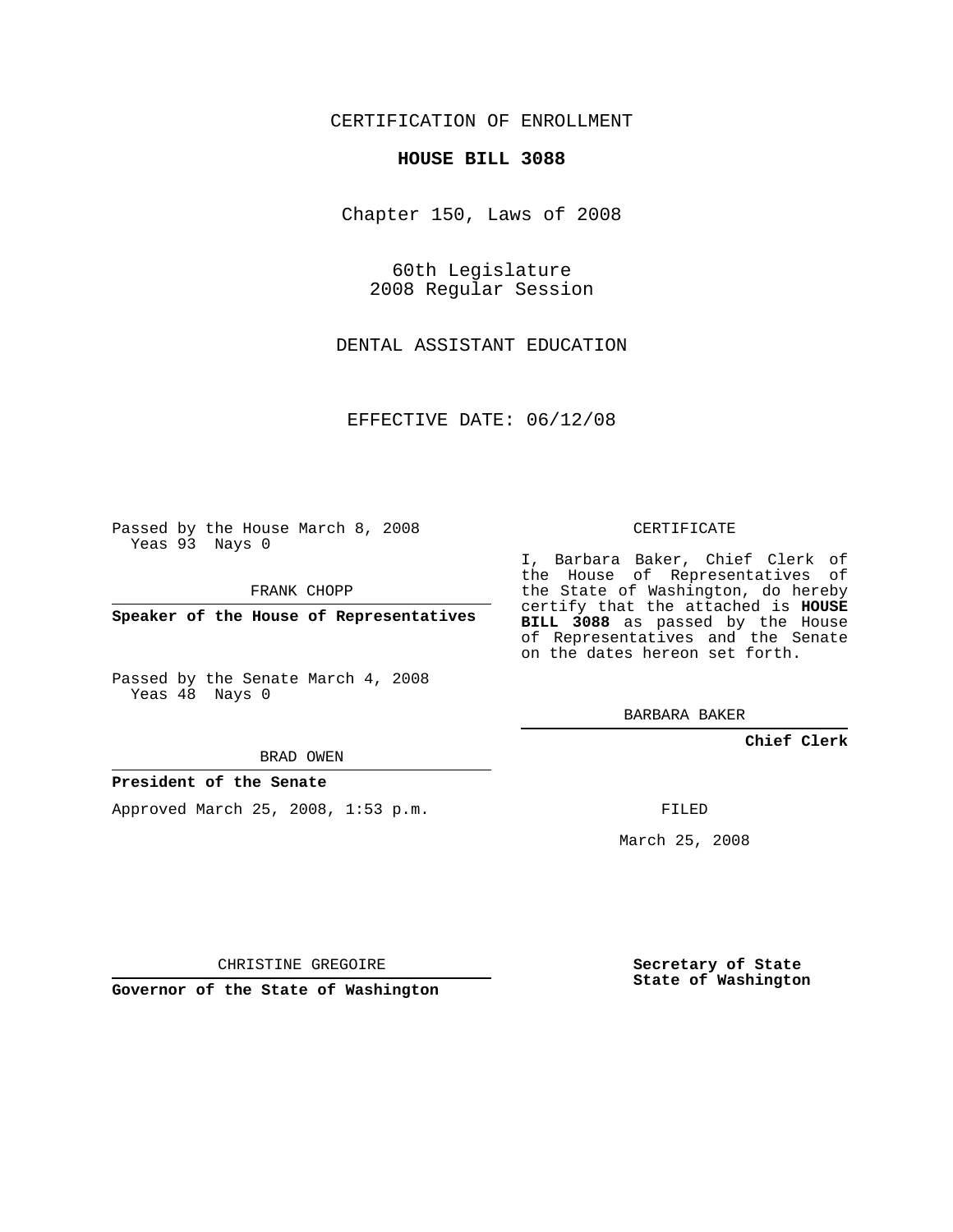## **HOUSE BILL 3088** \_\_\_\_\_\_\_\_\_\_\_\_\_\_\_\_\_\_\_\_\_\_\_\_\_\_\_\_\_\_\_\_\_\_\_\_\_\_\_\_\_\_\_\_\_

\_\_\_\_\_\_\_\_\_\_\_\_\_\_\_\_\_\_\_\_\_\_\_\_\_\_\_\_\_\_\_\_\_\_\_\_\_\_\_\_\_\_\_\_\_

## AS AMENDED BY THE SENATE

Passed Legislature - 2008 Regular Session

**State of Washington 60th Legislature 2008 Regular Session By** Representatives Cody, Hinkle, and Schual-Berke

Read first time 01/22/08. Referred to Committee on Health Care & Wellness.

 1 AN ACT Relating to dental assistant education and training 2 programs; and amending RCW 18.260.110.

3 BE IT ENACTED BY THE LEGISLATURE OF THE STATE OF WASHINGTON:

 4 **Sec. 1.** RCW 18.260.110 and 2007 c 269 s 11 are each amended to 5 read as follows:

6 Nothing in this chapter may be construed to prohibit or restrict:

 (1) The practice of a dental assistant in the discharge of official duties by dental assistants in the United States federal services on federal reservations, including but not limited to the armed services, coast guard, public health service, veterans' bureau, or bureau of 11 Indian affairs; ((<del>or</del>))

 (2) Expanded function dental auxiliary education and training programs approved by the commission and the practice as an expanded function dental auxiliary by students in expanded function dental auxiliary education and training programs approved by the commission, when acting under the direction and supervision of persons licensed 17 under chapter 18.29 or 18.32 RCW<sub>i</sub>

18 (3) Dental assistant education and training programs, and the 19 practice of dental assisting by students in dental assistant education